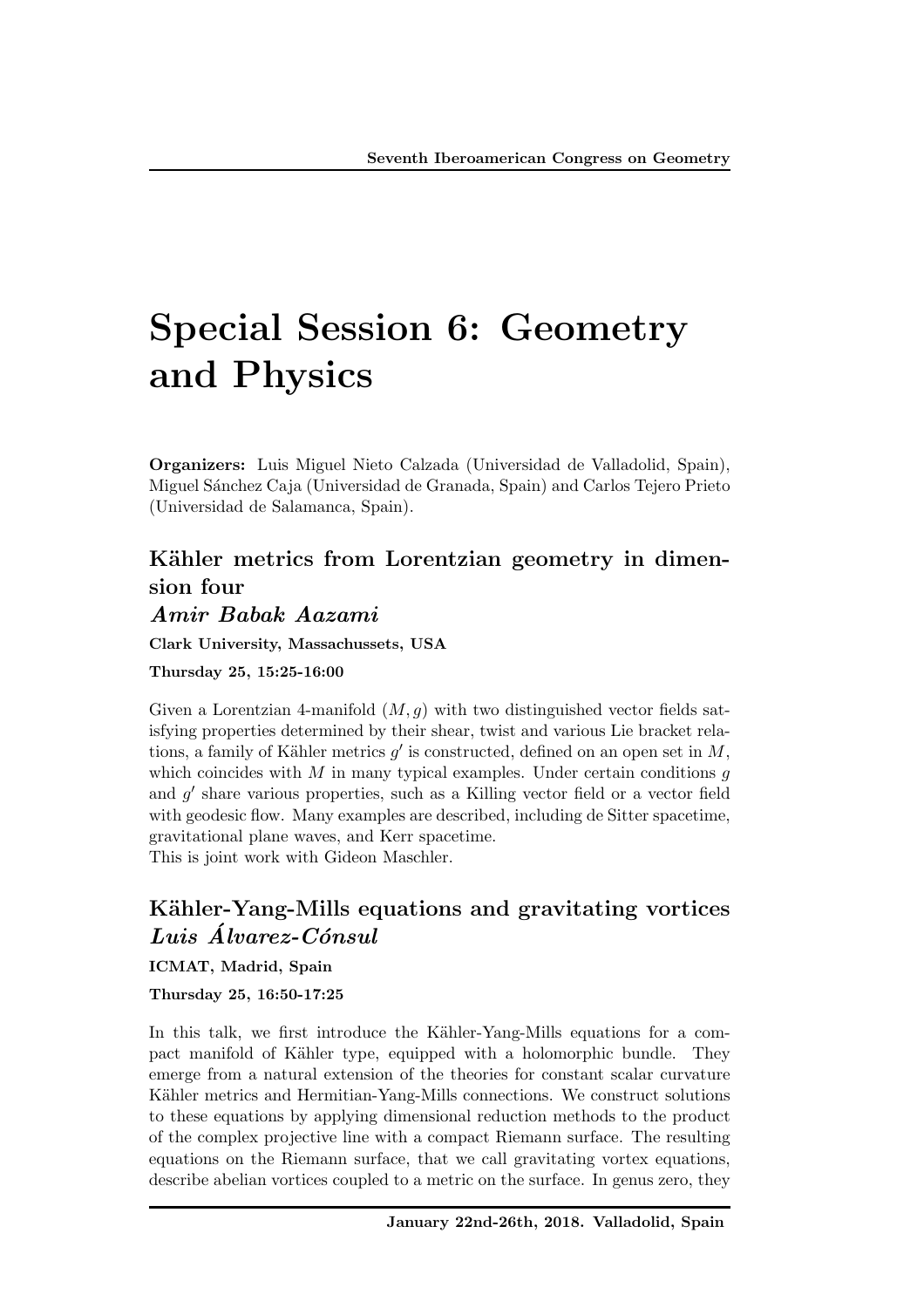include as a particular case the Einstein-Bogomol'nyi equations, that physically correspond to Nielsen-Olesen cosmic strings in the Bogomol'nyi phase. Based on joint work with M. García-Fernández, O. García-Prada and V. P. Pingali.

## Hermite-Gauss functions and Fourier series *Enrico Celeghini*

Istituto Nazionale di Fisica Nucleare, Italy and Universidad de Valladolid, Spain

Friday 26, 14:45-15:20

Hermite-Gauss functions play a fundamental role in the theory of Fourier Transform as they are eigenvectors of Fourier Transform, a basis of the *L*<sup>2</sup> functions on  $\mathbb R$  and a representation of the Lie algebra  $h(1)$ .

We exhibit that, with an appropriate discretization and periodization, Hermite-Gauss functions cover the same role for the Fourier Series and its inverse, the Discrete Time Fourier Transform. Discretized Hermite-Gauss functions are indeed a basis in Z, while periodized Hermite-Gauss functions are a basis for periodic functions in R. By inspection, the two sets are related by Fourier Transform and its inverse. Moreover, the position operator *X*-consistently defined as the operator conjugate of the derivative- allows the construct again a representation of the algebra  $h(1)$  in both spaces of discrete and periodic functions.

## On a fully nonlinear version of the Min-Oo Conjecture *Jos´e M. Espinar*

IMPA, Brazil

Friday 26, 08:45-09:20

In this talk, we prove that the Min-Oo's conjecture holds if we consider a compact connected locally conformally flat manifold with boundary such that the eigenvalues of the Schouten tensor satisfy a fully nonlinear elliptic inequality, and the mean curvature of the boundary is controlled bellow by the mean curvature of a geodesic ball in the standard unit-sphere. This is a joint work with E. Barbosa and M.P. Cavalcante.

## The Schwinger Mechanism in Kaluza-Klein Manifolds *Guglielmo Fucci*

East Carolina University, North Carolina, USA

Thursday 25, 08:45-09:20

In this talk we will present some recent results regarding the rate of particle creation for scalar fields due to a uniform electric field in Kaluza-Klein manifolds.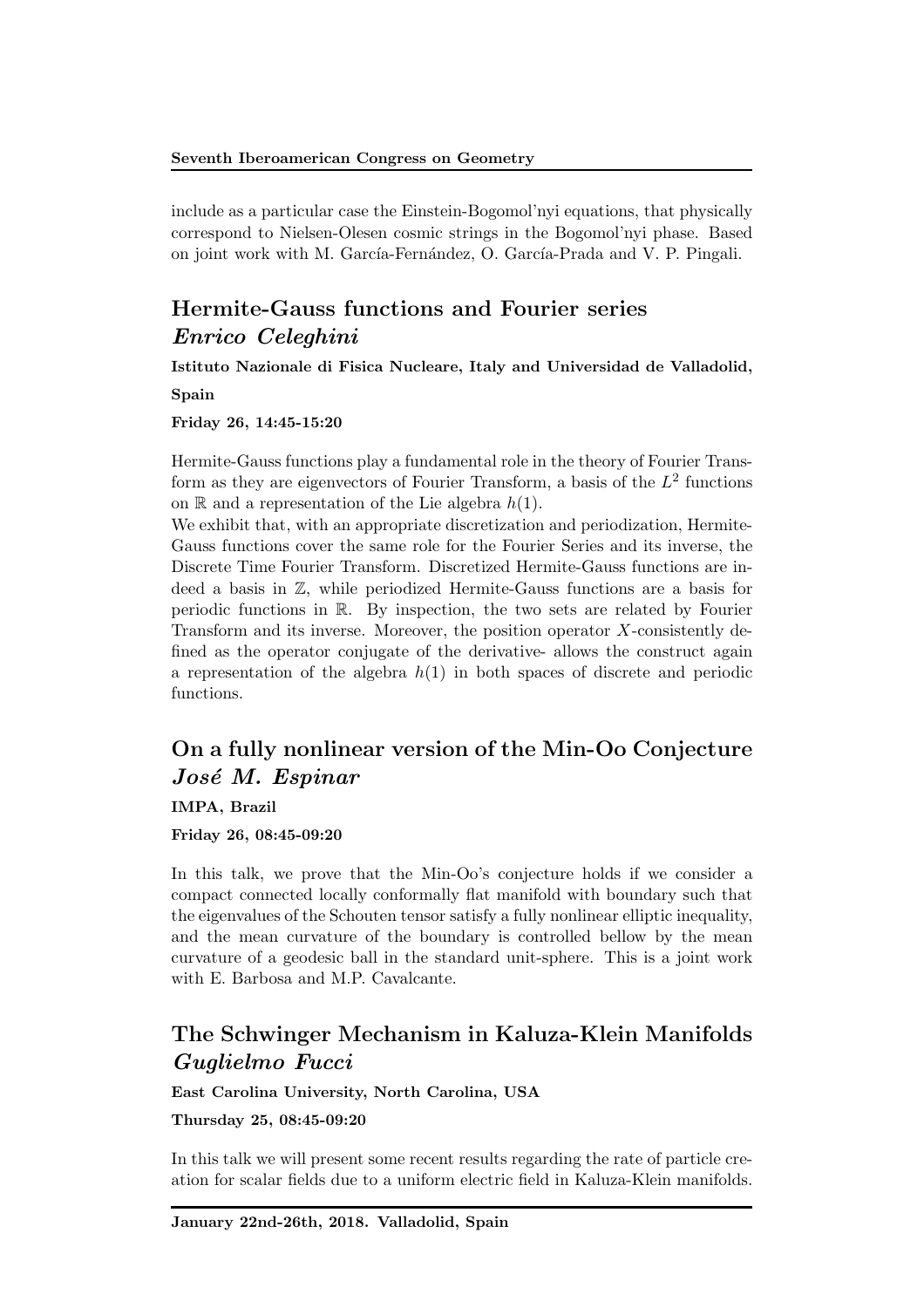In particular, we utilize spectral zeta function regularization techniques in order to compute the one-loop effective action of the system and its corresponding imaginary part. The analysis relies heavily on explicit formulas obtained by the author concerning the Hurwitz zeta function of imaginary second argument. We will show that the presence of the extra-dimensions and their specific geometric characteristics, influence the rate at which pairs of particles and anti-particles are generated. The results presented could lay the foundations of an indirect method for detecting extra-dimensions.

## Canonical metrics on (string) holomorphic Courant algebroids *Mario Garc´ıa Fern´andez*

ICMAT, Madrid, Spain

Thursday 25, 16:10-16:45

Yau's solution of the Calabi Conjecture implies, in particular, that every projective Calabi-Yau manifold *X* admits a metric with holonomy contained in *SU*(*n*), and that these metrics are parametrized by the Kähler cone on  $H^2(X, R)$ . In this talk I will give evidence of an extension of Yau's theorem to non-Kähler manifolds, where the Calabi-Yau manifold is replaced by a pair  $(X,Q)$ , given by a compact complex manifold with vanishing first Chern class and a (string) holomorphic Courant algebroid. Holomorphic Courant algebroids appear naturally in conformal field theories in physics and are intimately related to Hitchin's theory of generalized geometry. Joint work with Roberto Rubio, Carlos Shahbazi and Carl Tipler.

Stability of the Poincaré bundle for the stack of principal G-bundles *Tom´as Luis G´omez* ICMAT, Madrid, Spain Friday 26, 10:10-10:45

Let *X* be a smooth projective curve of genus at least two. Let *G* be an almost simple affine algebraic group. The universal principal  $G$ -bundle is called the Poincaré bundle. It is a principal *G*-bundle on the product of the curve and the moduli stack of principal *G*-bundles. We prove that it is stable with respect to any polarization (joint work with I. Biswas and N. Hoffmann).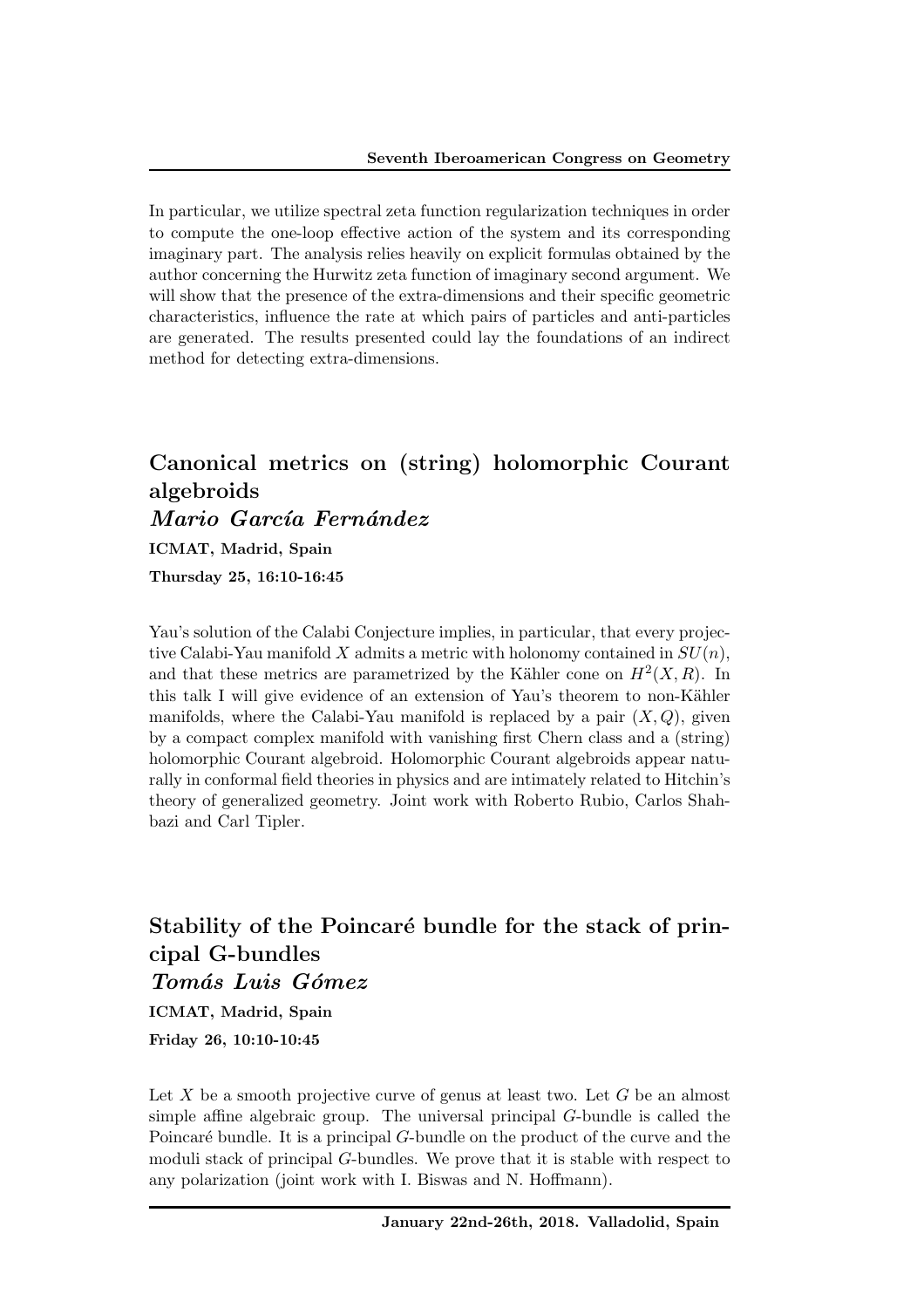#### Submersions with positive sectional curvature *David Gonz´alez Alvaro ´*

University of Fribourg, Switzerland

Thursday 25, 09:25-10:00

In this talk we will review some classical results concerning manifolds with positive sectional curvature, and we will discuss some related open problems. In particular we will study potential obstructions to the existence of Riemannian submersions between positively curved manifolds, based on joint work with Luis Guijarro and Marco Radeschi.

## Gluing formulas and the Casimir effect *Klaus Kirsten*

Baylor University, Waco, Texas, USA

Thursday 25, 10:50-11:25

Let  $M_1$  and  $M_2$  be two Riemannian manifolds each of which have the boundary *N*. Consider the Laplacian on *M*<sup>1</sup> and *M*<sup>2</sup> augmented with Dirichlet boundary conditions on *N*. A natural question to ask is if there is any relation between spectral properties of the Laplacian on  $M_1$ ,  $M_2$ , and the Laplacian on the manifold *M* (without boundary) obtained gluing together *M*<sup>1</sup> and *M*2, namely  $M = M_1 \cup_N M_2$ . A partial answer is given by the Burghelea-Friedlander-Kappeler-gluing formula for zeta-determinants. This formula contains an (in general) unknown polynomial which is completely determined by some data on a collar neighborhood of the hypersurface *N*. In this talk I present results for the polynomial in terms of suitable geometric tensors on *N*. Choosing *M*1, *M*<sup>2</sup> and *M* suitably, a gluing formula for Casimir energies results. This relates Casimir forces to the Dirichlet-to-Neumann map, providing a completely new perspective.

## A Plateau problem at infinity for minimal surfaces in  $\mathbb{H}^2\times\mathbb{R}$

#### *Magdalena Rodr´ıguez*

Universidad de Granada, Spain

Friday 26, 10:50-11:25

In this talk we will discuss some existence and non-existence results for properly embedded minimal annuli with prescribed boundary at infinity. This is a joint work with Leonor Ferrer, Francisco Martín and Rafe Mazzeo.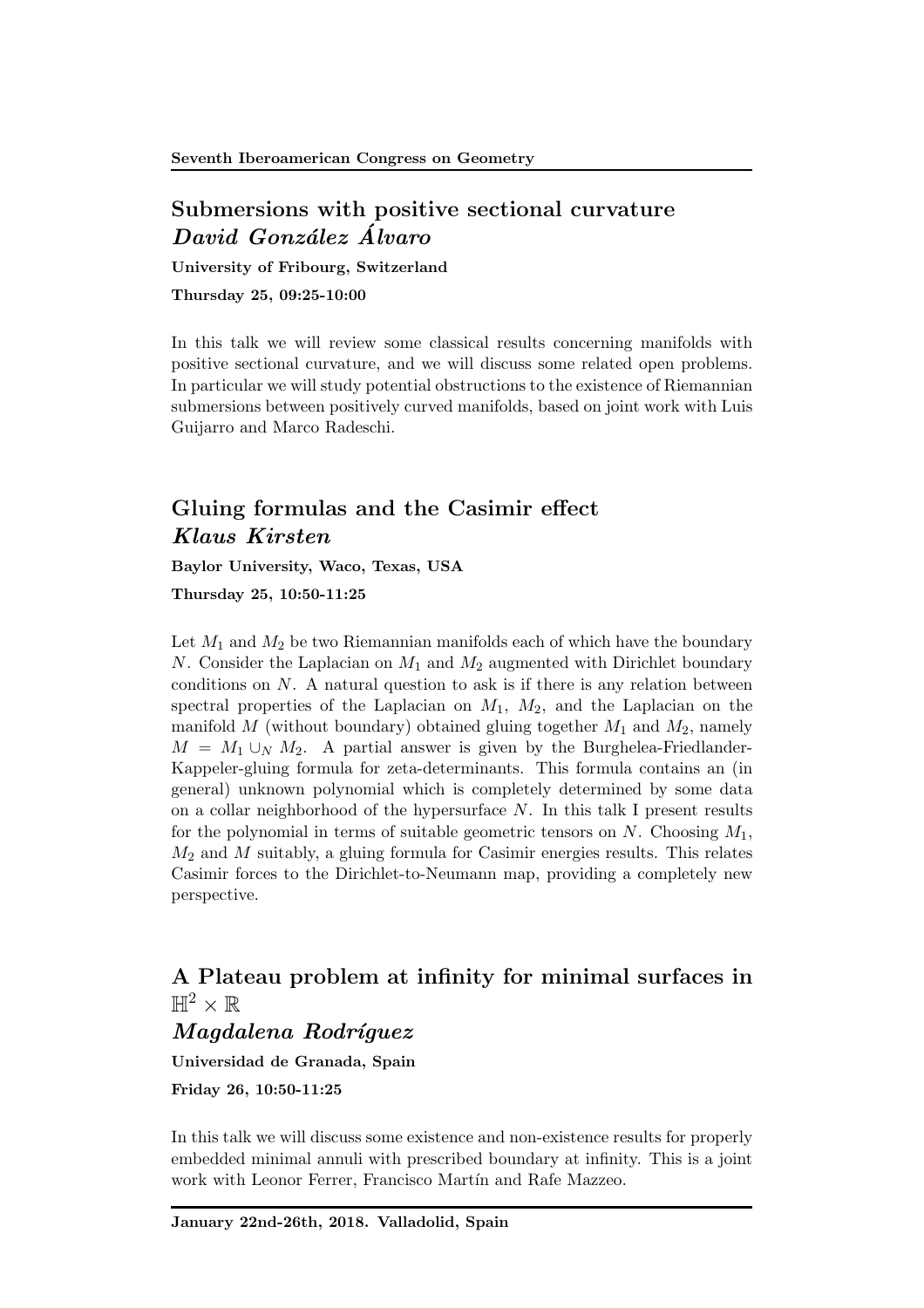## Timelike surfaces in Minkowski space with a canonical null direction *Gabriel Ruiz*

UNAM, Mexico

Thursday 25, 14:45-15:20

Given a constant vector field Z in Minkowski space, a timelike surface is said to have a canonical null direction with respect to Z if the projection of Z on the tangent space of the surface gives a lightlike vector field. For example, in the three-dimensional Minkowski space: a surface has a canonical null direction if and only if it is minimal and flat. When the ambient has arbitrary dimension, if a surface has a canonical null direction and has parallel mean curvature vector then it is minimal. We give different ways for building these surfaces in the four-dimensional Minkowski space. We describe several properties in the non ruled general case in four-dimensional Minkowski space.

## A tale of two geometric gravitation theories: From Newton-Cartan's to Einstein's? *Mariano Santander*

Universidad de Valladolid, Spain

#### Friday 26, 15:25-16:00

As a matter of historical fact, Einstein's theory of gravitation (ETG) was a complete breakthrough in our understanding of gravitation, for if compared to its antecedent, the newtonian theory (NTG), the realm of ideas involved in both theories seems to be worlds apart. Starting with Cartan in the 1920s, there has been a gradually growing realization that Newton's theory can be reinterpreted also as a theory of curvature of the (newtonian) space-time, reformulation which is known as Newton-Cartan (NC) gravity.

In the first part of this talk I will briefly review the Newton-Cartan interpretation of the NTG, paying attention to the fact that there are different newtonian connections compatible with the 'degenerate' metric and cometric in the NC theory. This can be also reformulated in terms of the infinite-dimensional group of rigid motions, which provides the context to single out a connection which describes the inertial and gravitational effects which are actually present in any reference frame.

The second part deals with a contrafactual question, to be seen as an example of fictional history with a moral. The question is: Had Einstein 1908-1915 been not there, could a physicist working in the 1920s and knowleadgeable about the then recent contributions of Levi-Civita and Cartan, as well about the basic role of the action principle, have reformulated the ordinary newtonian theory of gravitation in a geometric mood? Or, in other words, could things have happened so that newtonian gravitation was reformulated as a geometric theory *before the creation of the ETG*?